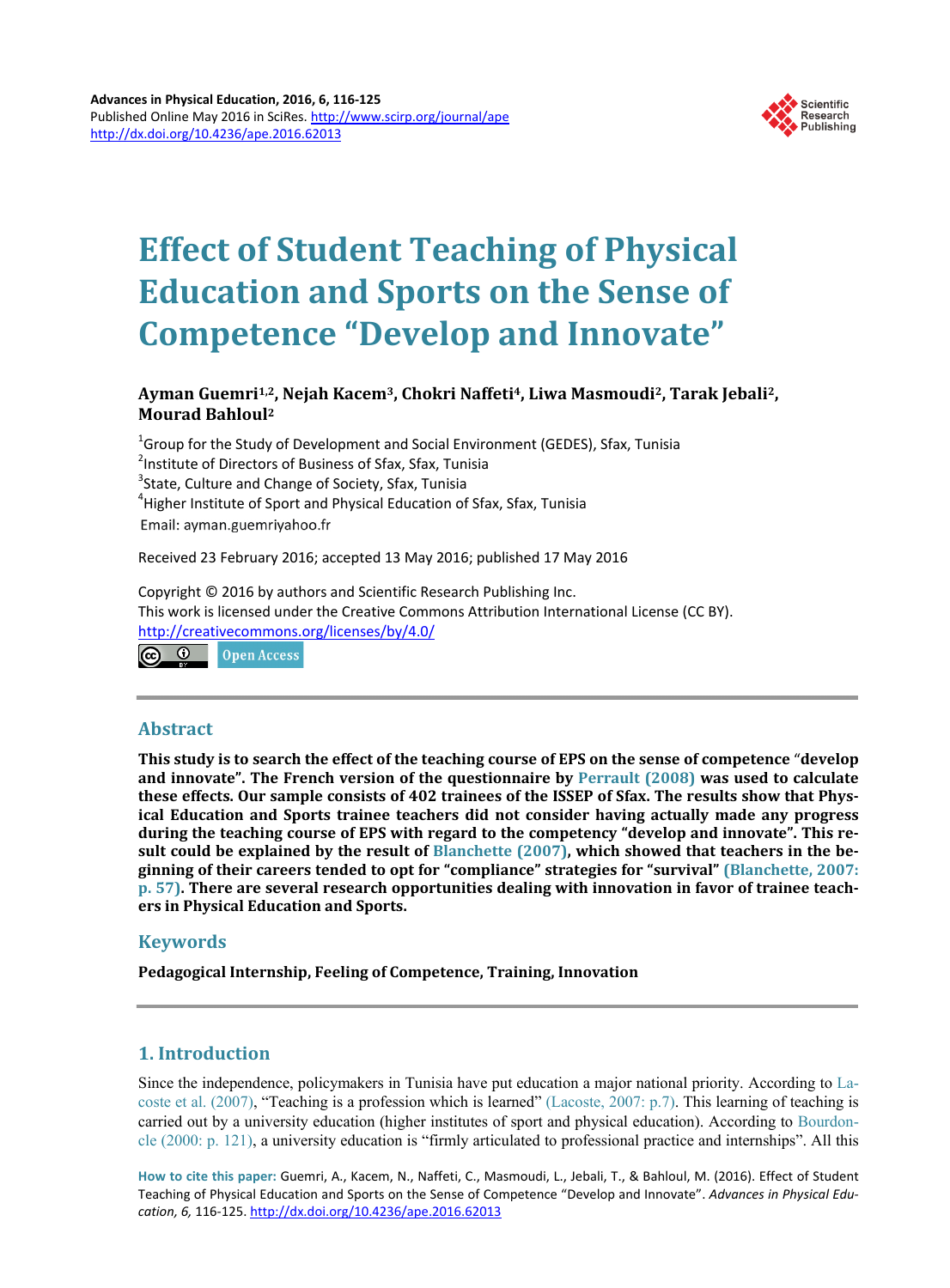pushes several researchers in science of education to establish research in the field of educational training, in this context researchers in science of education such as, [Carlier \(2002\),](#page-6-0) Lessard [& Bourdoncle](#page-7-0) (2002), [Dugal](#page-6-0) & Amade-Escot [\(2004\), Bouvier \(2008\), Carlier \(2009\),](#page-6-0) [Greenhouses \(2009\), MEN](#page-7-0) (2010), Tremblay (2013), Tremblay [et al. \(2015\)](#page-7-0) are driven to conduct research in the field of educational training. The sense of self efficiency is among the indices to evaluate the pedagogical teaching course. [Romano \(1996\)](#page-7-0) "considers a sense of personal effectiveness as an indicator of the effectiveness of training". Other research highlighted "correlations between efficacy and skills and suggested that the confidence of an individual to carry out a task may be induced as a result of training" [\(Perrault,](#page-7-0) 2010: p. 2). "Form and innovate" is a major education-enhancing competence. This competence is a more and more indispensable skill at the level of the training of teachers of different subjects, including students with physical education and sports. This skill is a transversal competence affecting exercise of professional responsibility and ethics. This study is to search the effect of the teaching course of EPS on the sense of competence "Develop and Innovate".

#### **1.1. Sense of Competence as an Indicator of the Quality of Training**

After any training, it is important to assess the preparation, the timing, content, etc. Indeed, there are several ways to evaluate training.

According to Gerard (2003), there are 4 levels of evaluation of the effectiveness of training as in **[Figure 1](#page-1-0)**: -impact assessment.

-evaluation of the adequacy.

-assessment of learning.

-evaluation of the transfer.

According to Gerard (2003), the evaluation of the achievements of the training is essential, for this reason we need an index that enables us to assess this impact. [Romano \(1996\)](#page-7-0) considers "a sense of personal effectiveness as an indicator of the effectiveness of training". Piccoli et al. (2001) also demonstrate that "it is important to estimate the perceptions of learners in their own capacities, within the framework of the evaluation of the effectiveness of training". From these findings, we note that "sense of self efficiency has a significant effect on the nature and quality of the work of the teacher" (Rich et al., 1996: p. 374).

#### **1.2. Jurisdiction Develop and Innovate**

Development and innovation is the tenth skill of repository [\(Perrault,](#page-7-0) 2010) teacher training. This skill is a transversal competence affecting exercise of professional responsibility and ethics. And after Perrault's questionnaire (2008), this skill consists in "analyzing these business practices and identifying and engaging those who can provide assistance and support in the exercise of the profession, taking into account, while teaching, the contributions of school education researches in order to determine their needs during the professional training".

This jurisdiction is comprised of two parts: the training and innovation.

<span id="page-1-0"></span>-The training aims "to update, strengthen and expand the knowledge acquired by the teacher during his initial training to acquire new skills and to assimilate certain aspects of their profession. Professional development activities may also be organized to support the implementation of a reform in education" (OECD, 2005: p. 140).



**Figure 1.** Diagram of the 4 levels of assessments according to Gerard (2003).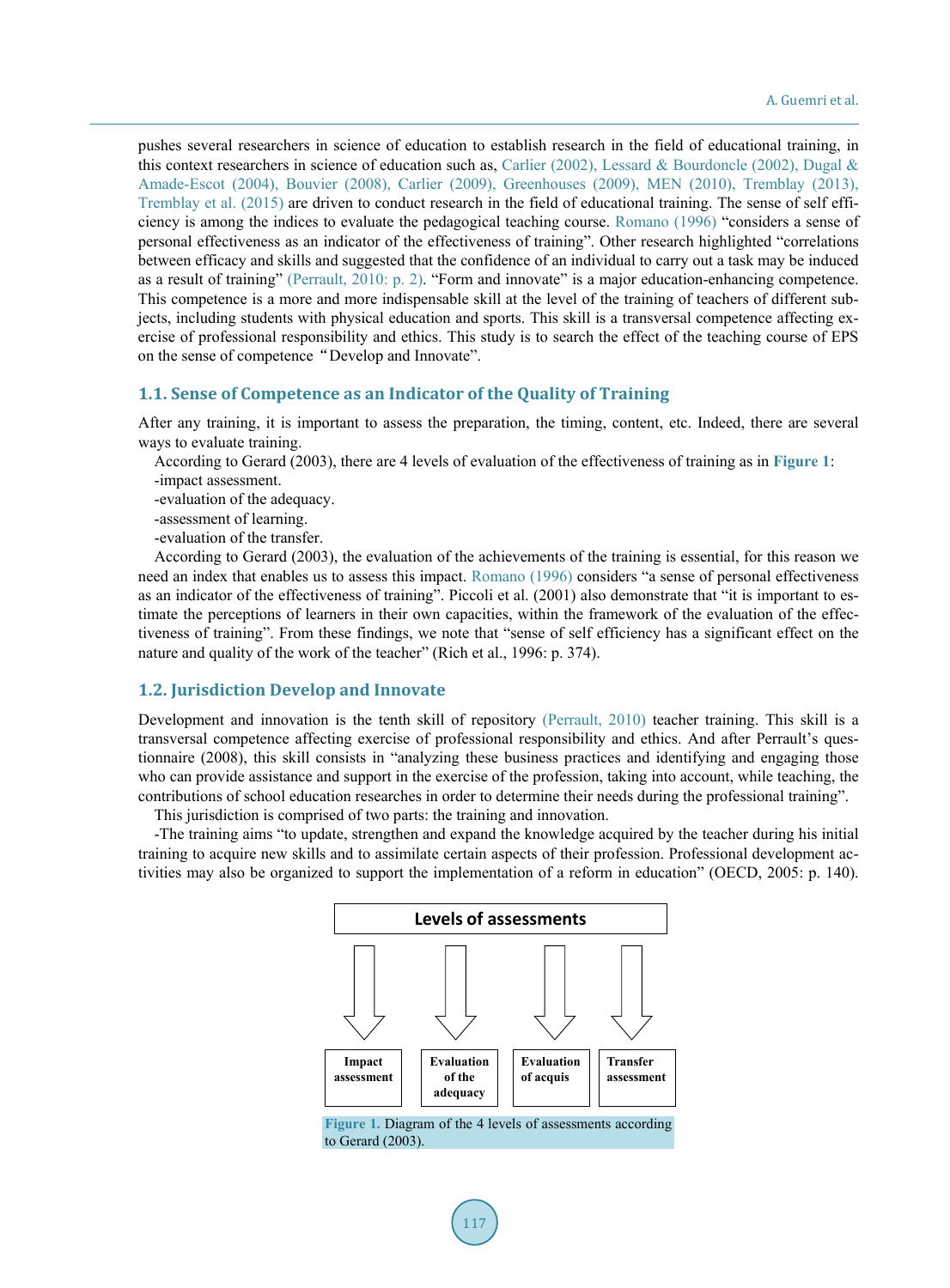This training is very important, it "seems to indicate that the concepts of lifelong and continuous skills development aimed to enhance learning progress throughout the teaching career". (Eurydice, 2005: p. 10).

-innovation is "a process with action of change as an intention and the introduction of an element or a system in an already structured context as a medium". (Cros, 2001: 119).

To form and to innovate, the trainee teacher must:

-update his disciplinary knowledge.

-update his didactic knowledge.

-update his pedagogical knowledge.

-know his perspective of educational policy in Tunisia.

-refresh his knowledge at the level of the contributions of research and educational innovation.

-know how to use the contributions of research in education.

-know how to operate educational innovations in education.

## **1.3. The Student Teaching in EPS**

The student teaching occupies a very important place in the formation of the student in different higher institutes of sport and physical education. "Most of the trainers and trainers involved in these programs consider that closer and more meaningful linkages between the academic training and school-based training are an essential condition to achieve this intent" (Boutet et al., 2002: p. 2). In fact, the course represents "an opportunity to live a significant relationship with a mentor that can serve as a model, guide, comment on situations and interventions" (Gervais, 1999: p. 280). In the old system, the training of the master student (2 years) performs a one year internship in second grade in a primary school (DUEP), while the student training Professor (MEP) (4 years) performs a two-year internship, in the 3rd year and 4th year which are respectively: a year in a preparatory school (college), a session per week and a year in a high school, two sessions per week. Currently, in LMD (licence, master, doctorate) system, each student in the 3rd-year Bachelor EPS is supposed to take a pedagogy-oriented internship of EPS throughout a school year and they teach pupils at a preparatory or a high school and attend a weekly meeting every week during that year. This internship is provided by a commission composed:

-of an educational advisor.

- -of a school coach.
- -of an internship coordinator.

The action of each of these members takes place within a framework of complementarity with the aim of a comprehensive and coherent intern training. [Lacoste et](#page-7-0) al. (2007) declare that the student teaching is crucial in training. According to the draft plan of studies and the system of exams (2009) relating to the: basic Bachelor of Education Physics for the fundamental licensing Education physics towards training and research of Ministry of youth, sports, the student must pass a course of preparation education. The internship of ISSEP of Sfax students takes place in preparatory and high schools in various regions of the city of Sfax on Tuesdays and Thursdays morning: from 8 h to 12 h. Each student performs only a single output and chooses between these two days. Every morning two students are doing the course while one is making the observation, the other signs and vice versa according to **[Table 1](#page-2-0)**.

After each session, there is a discussion between the counselor and the trainee teacher to assess the session content. The framer must mention the different necessary instructions in a special note block of the trainee teacher. During the student teaching, each trainee teacher is followed by the teacher coach, counsellor and the internship coordinator. The workshop takes place during two semesters: semester 5 (S5) and semester 6 (S6).

During this academic year, the trainee teacher must have 5 notes:

-continuous control in half 2-notes 5 (S5).

<span id="page-2-0"></span>

| <u>rapit 1. htouch of distribution of internsing.</u> |                          |                          |                          |                |  |  |  |  |  |  |  |  |
|-------------------------------------------------------|--------------------------|--------------------------|--------------------------|----------------|--|--|--|--|--|--|--|--|
|                                                       | Tuesday                  |                          | Thursday                 |                |  |  |  |  |  |  |  |  |
|                                                       | 8 h to 10 h              | $10h$ to $12h$           | 8 h to 10 h              | $10h$ to $12h$ |  |  |  |  |  |  |  |  |
| Student A                                             | Teaching                 | Observation              | $\overline{\phantom{a}}$ |                |  |  |  |  |  |  |  |  |
| Student B                                             | Observation              | Teaching                 | $\overline{\phantom{a}}$ | ۰              |  |  |  |  |  |  |  |  |
| Student C                                             | $\overline{\phantom{a}}$ | $\overline{\phantom{0}}$ | Teaching                 | Observation    |  |  |  |  |  |  |  |  |
| Student D                                             | $\overline{\phantom{a}}$ | $\overline{\phantom{a}}$ | Observation              | Teaching       |  |  |  |  |  |  |  |  |

# **Table 1.** Model of distribution of internship.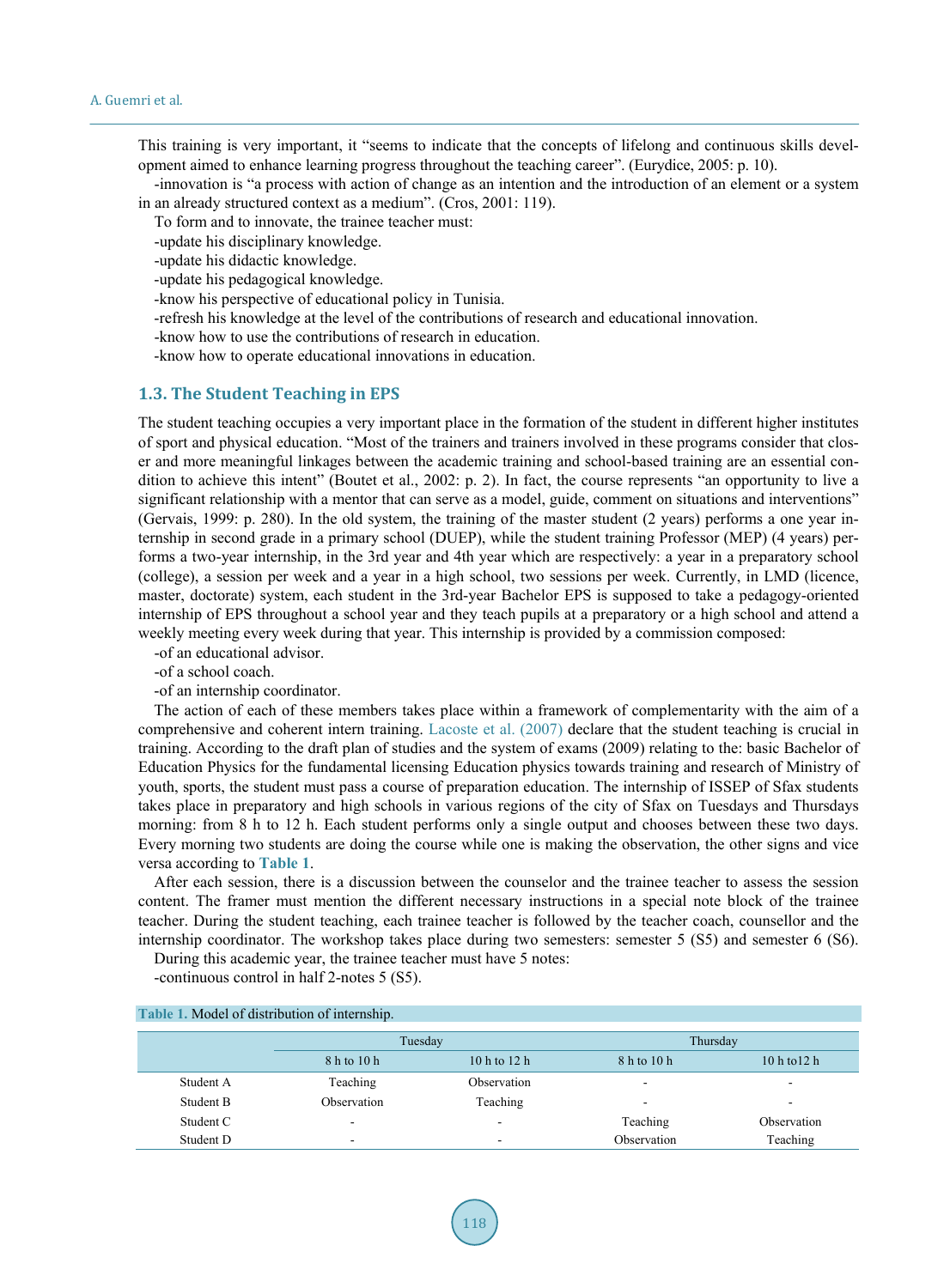-continuous control in half 2-notes 6 (S6).

-A note of final examination at the end of the year.

These continuous control notes are 30 rating materials and final test score represents 70 of note. The absence during the internship period is strictly prohibited whatever the circumstances and each absence must be justified by an exhibit of the director of studies or the coordinator of student teaching.

# **2. Methodology**

In our study, it used the questionnaire for teachers. In addition, asked the opinion of pedagogical advisors concerning the skills necessary for teaching from maintenance.

# **2.1. Questionnaire**

The questionnaire is an instrument consisting of a series of questions to collect information from respondents. [Perrault \(2010\)](#page-7-0) constructed its own tool to evaluate the effectiveness of training. This tool is a satisfaction questionnaire that addresses issues relating to the acquisition of skills necessary for teaching. This tool rotates on 10 skills which are respectively: Act in official State and an ethical and responsible way, mastering French to teach and communicate, mastering disciplines and have a good general culture, design and implement his teaching and organising the work of the class, take into account the diversity of students, evaluating students, master the technologies of information and communication work in team and cooperate with parents and school partners, develop and innovate. The answers to these questions are very interesting because they allow enjoying a clear idea about the efficiency of the training, which should improve the gaps and strengthen the qualities. According to the methodology of investigation developed by Gérard (2003) to assess the effectiveness of training, self-assessment of mastery of the competencies of respondent is to estimate its level of efficiency on a scale to 8 boxes ranging from "not at all effective" to "quite effective" for each of academic skills, the heart of business and cross before and after training. 10 skills using a scale of assessment of training have been built. The scale consists of 33 statements where the teacher is called to express its views on a Likert scale ranging from  $1 =$  completely disagree, to (quite agree) 8 (see **[Annexes](#page-8-0)**). After the establishment of the questionnaire and before the launch of the survey sample, was a pre-test. Our first concern in the pre test was to ensure as far as possible the good understanding of the issues by the interviewees. Also, we have applied this test on a sample reduced in the universe of the investigation, but which is not part of the sample extract and having the same characteristics as the study population overall. In this questionnaire, we took into consideration the comments of teachers and subsequently we have changed a few expressions of some questions so that they correspond to the direction of our research.

## **2.1.1. Data Collection**

The distribution of the questionnaires will be held during the month of may, 2014 and may 2015 at the Sfax ISSEP. Questionnaires were distributed to students in 3rd year license during the free time of course. In addition we took care to explain a few items to help respondents to choose the answer that suits them.

## **2.1.2. Study Population**

Each student in 3rd year Bachelor EPS must perform a teaching internship of teaching of EPS in a primary school, a preparatory school or in a school of a session per week (Tuesdays and Thursdays) during the entire school year. Our population is composed of. Our sample consists of 402 trainee teachers of the higher Institute of sport and physical education of Sfax who participated voluntarily in this study after an eight month internship in different schools of the city of Sfax.

Study population is composed of 10 counsellors among 19 as in **[Table 2](#page-3-0)**.

## **2.1.3 Statistical Analysis of the Data**

For the treatment of response, the statistical analysis is performed on a micro-computer using software "excel".

<span id="page-3-0"></span>

| Table 2. Model of distribution of internship. |           |           |           |  |  |  |  |  |  |  |  |
|-----------------------------------------------|-----------|-----------|-----------|--|--|--|--|--|--|--|--|
|                                               |           |           |           |  |  |  |  |  |  |  |  |
|                                               | M         |           | Total     |  |  |  |  |  |  |  |  |
| The pedagogical advisor                       | $N = 229$ | $N = 173$ | $N = 402$ |  |  |  |  |  |  |  |  |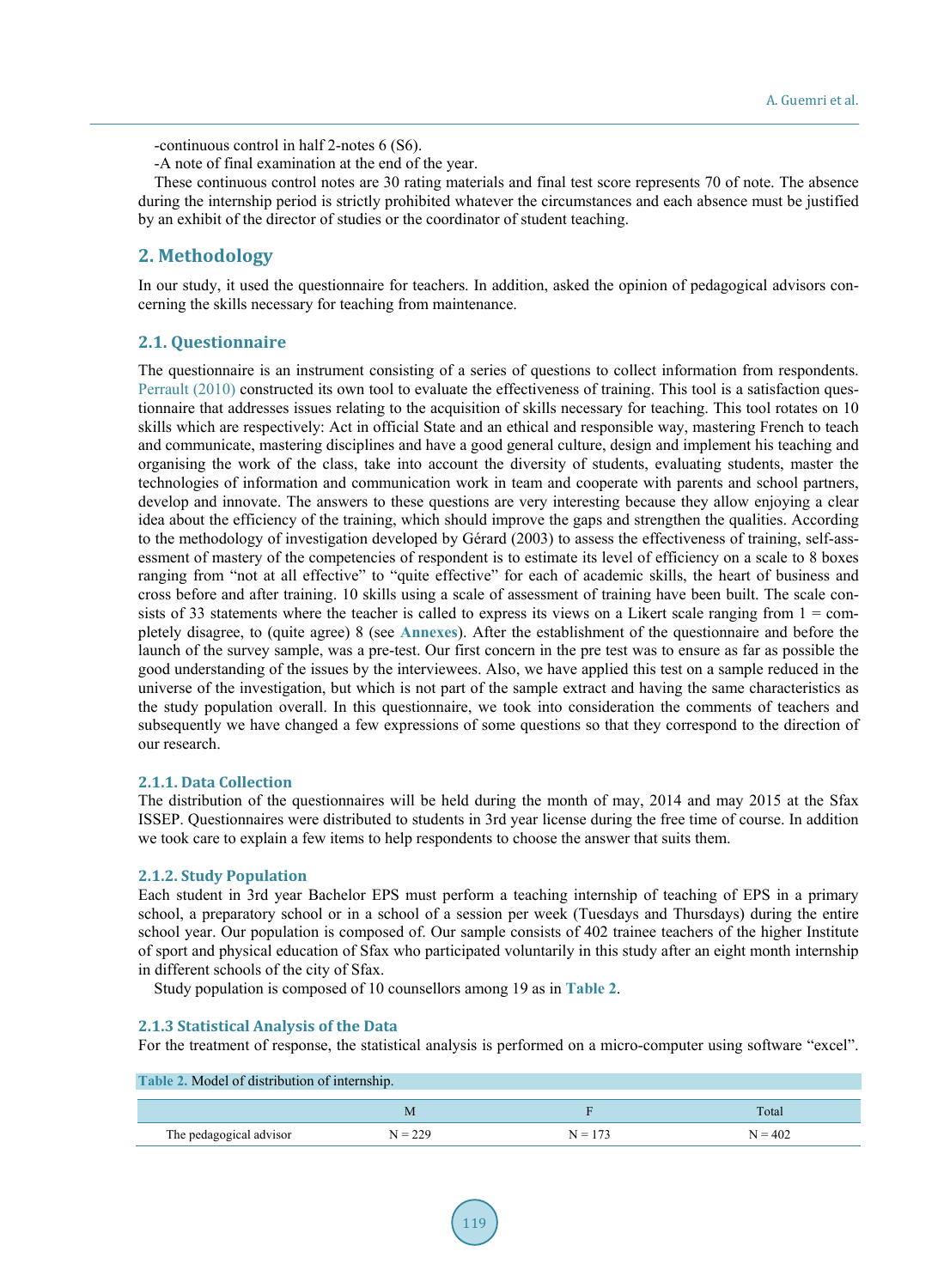All statistics are regarded as significant for a threshold of probability less than 0.05.

Homogeneity:

Homogeneity or the coefficient of variation is an index which measures the dispersion of the data about the mean relatively. It is calculated as a ratio sex educator percentage. This rate is a ratio between two scores: the standard deviation and the way

Homogeneity means deviation

According to HAINAUT (1975), the killer whale the percentage of homogeneity is:

-15 below, the uniformity is important.

-While above 30, homogeneity is weak.

According to Gerrard (2003) "his advantage over the standard deviation is given a percentage that allows to delete the reference to the average" according to OUELLET (1985). "The interest of this index is that it allows getting an idea of the level of agreement among the respondents." According to Gerrard (2003) "comparison of rate heterogeneity shows that the training helped reduce the disparity that existed at the outset, which means that learning has had an effect of 'fairness', insofar as differences in skills between the participants are reduced and that training has thus contributed to a larger" sharing "skills."

Average relative gain:

According to Gerard (2003), one can calculate the learning effect by calculating the index's gain on average. The treatment of this index for each objective to have a fairly fine estimate of the educational effectiveness of the training. According to Gerard (2003), the average relative gain is calculated by the following formula:

GRM (Score after-before Score) (MAXIMUM Score-Score before)  $\times$  100

One can consider a positive learning effect when this relative gain exceeds 40.

# **2.2. The Maintenance**

Maintenance is a method of qualitative research typically used in scientific research in human and social sciences. According to Guitet (2008) 'maintenance is an indispensable research and information processing. Maintenance used in this research is directed semi maintenance. The latter represents a mixture between closed and open maintenance. Maintenance consists of 10 questions revolves around the 10 skills necessary for teaching.

#### **2.2.1 Maintenance Guide**

The guide is the set of specific instructions has each of servicing. Inspired by Guittet (2008) prepares a maintenance manual. Our maintenance guide contains the following steps:

- -stand.
- -present the framework of maintenance.
- -present the objectives of maintenance.
- -know the time to availability of counsel.
- -give a 'check-List' of the essential points of maintenance.
- -give an idea on the number of questions.
- -estimate the duration of the maintenance.

#### **2.2.2 Content Analysis**

According to (Coffey Atkinson, 1996) Langley, 1997), there are several methods for the analysis of qualitative data. It is not a better than any other method. The choice of method depends on tradition in which the researcher works (Trudel Gilbert, 1999). After having made the transcription of responses (see **[Annexes](#page-8-0)**) attempted to make the content analysis. We chose to do a manual scan method. This method is the analysis of manual content inspired by Philippe Wanlin (2007). This method is to do a reading of the interview responses and classify it according to specific themes. These themes are classified in a lexical field that is in relation with the skills necessary for teaching.

#### **3. Results**

## **3.1. Questionnaire**

According to results in the **[Table 3](#page-5-0)**, found that the rate of heterogeneity (coefficient of variation) increased after the H2 29.42 stage compared to baselines H1 21.78, but this rate remains above a 15. This explains that the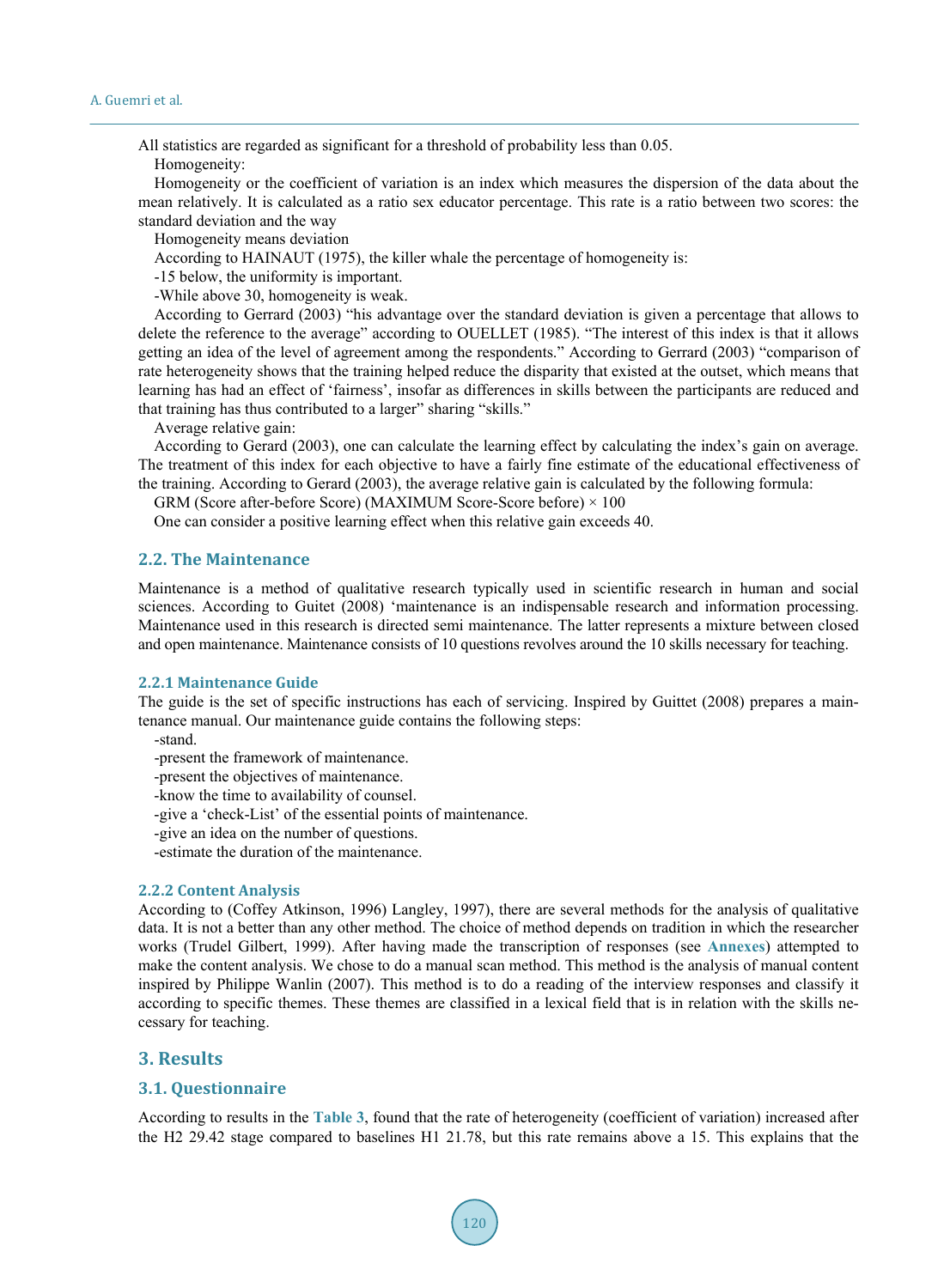<span id="page-5-0"></span>

| Table 3. Effect of learning (GRM) on competence 10 "form and innovate." |                              |         |                       |           |            |            |            |  |  |  |  |
|-------------------------------------------------------------------------|------------------------------|---------|-----------------------|-----------|------------|------------|------------|--|--|--|--|
| Competence                                                              | Statistical analysis<br>Date |         |                       |           |            |            |            |  |  |  |  |
| Competence 10:                                                          |                              | Average | Standard<br>deviation | <b>CV</b> | Error type | <b>GBM</b> | <b>GRM</b> |  |  |  |  |
| Develop and innovate                                                    | before                       | 4.46    | 1.31                  | 29.42%    | 0.065      |            | 37.71%     |  |  |  |  |
|                                                                         | After                        | 5.80    | 1.26                  | 21 78%    | 0.063      | 1.33       |            |  |  |  |  |

student teaching PSE has failed to reduce the gap that existed at the beginning of the internship, which explains that learning did have an effect of "fairness", in other words, differences in levels skills among trainee teachers of EPS are not reduced later the student teaching of EPS has therefore not participated in a more 'sharing' skills. And after the results yet we notice that there is a positive learning effect (average relative gain) on the sense of self efficiency with a relative gain of GRM 37.71, but this rate remains insufficient since it is less than 40. This indicates that trainee teachers of EPS did not consider having actually increased during the teaching course of EPS with regard to the jurisdiction to form and to innovate.

#### **3.2. Maintenance**

From above table attempts to identify lexical fields that are consistent with the 10 jurisdiction 'form and to innovate' which are essentially (form, to innovate, motivation, seminar, guide to intern, luggage, creativity, pedagogical days,...). The **[Figure 2](#page-6-1)** below represents the ideas that show the frequency of use of the lexical fields of expertise 10 during maintenance. According the results of the interview for pedagogical advisors, we note that there is a uniformity of response (51, 72) with regard to a lack of mastery of the tenth jurisdiction "form and to innovate". Thus the majority of pedagogical advisors believe that the trainee teacher from EPS to do not master this skill after the educational stage and later stage has not allowed a good mastery of this skill.

# **4. Discussion**

This study was to search the effect of student teaching on the feeling of skills "to form and to innovate". The results of this study show the absence of positive learning effect in the sense of self efficiency with a relative gain of GRM 37.71, but this rate remains insufficient since it is less than 40. This indicates that trainee teachers of EPS did not consider having actually increased during the teaching course of EPS with regard to jurisdiction form and innovation. This is consistent with studies of Mukamurera (2002) and Leveille and Dufour (1999), which shows that "development plans or strategies for educational innovation found difficulties" (Mukamurera, 2002; Léveillé and Dufour, 1999). This result could also be explained by the fact that teachers in their early career usually opted for "compliance" strategies to "ensure their survival" [\(Blanchette, 2007: p. 57\).](#page-6-0) According to the OECD, "the school and the courses too often tend to be disconnected from the developments in society" In addition, according to so-called Fourgous (2012), "rare are teachers who innovate in their practices, allow the student to become a creator and producer of content". According to the results of the interview for pedagogical advisors, we note that there is a uniformity of response with regard to a lack of mastery of the tenth jurisdiction "to form and to innovate". Thus the majority of pedagogical advisors believe that the trainee teachers from EPS do not master this skill after the educational stage and later stage has not allowed a good mastery of this skill. So we have similar opinions between the trainee teacher and counsellor in what regards powers "form and innovate", which reinforces our result.

The contributions of this study reflect on several fronts:

-First, at the level of the originality of the research: the feeling of competence (detailed in different type of jurisdiction) is a concept that is not investigated in the context of the teaching of physical education including the teaching course of EPS.

-Then this type of evaluation of student teaching of EPS by jurisdiction "allows to have a quite fine appreciation of the pedagogical effectiveness of training, including by highlighting the objectives which would be not sufficiently controlled and for which additional training would be necessary" (Gerard, 2003: p. 57).

-Finally, for the use of a reliable and credible assessment in the teaching field, according to Gerard (2003), this tool "is used currently with many benefits in many formations either in teaching of the IUFM research centres or companies... as well as advisors in pedagogy University of the IPM (Institut de pédagogie universitaire et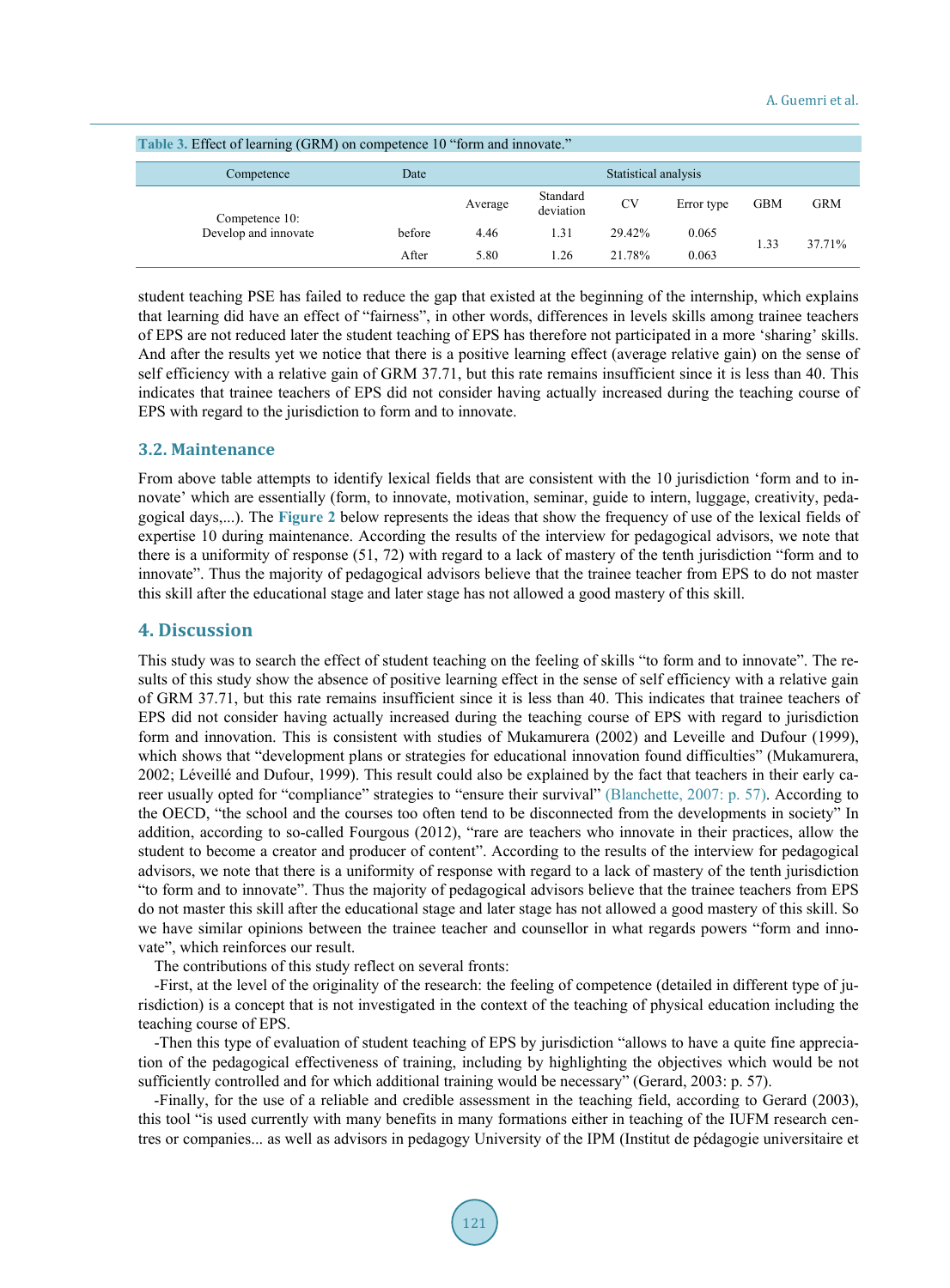<span id="page-6-1"></span>

multimedia) as part of the formative evaluation of the academic policy" (GÉRARD, 2003: p.5).

While measuring the interest of our research can recognize some limitations:

-Firstly, the search is limited regionally (region of Sfax) with a heterogeneous Tunisian population which is characterized by the existence of subcultures and different social classes.

Besides, the identity discomfort affecting the teaching realm is not an inconsiderable difficulty for the researcher in his investigation of the manner in which practitioners look back at their actions with a critical eye (Jorro, 2005). This could cause a kind of subjectivity in the assessment of the training.

Finally, trainee teachers might ignore the advice of the counselor teacher who provides permanent training, unlike the adviser teacher.

For all these reasons, it is concluded that our research opens many perspectives:

First, expand research in all institutes of sport of Tunisia (ISSEP Ksar Saïd, ISSEP Gafsa and ISSEP Kef) with these different subcultures to make the project a national project.

Then organizing scientific seminars and congresses on teaching can encourage trainee teachers to enhance development and innovation in the fields of teaching and pedagogy.

Then, the return of the TEPS in physical education for greater consolidation of the educational knowledge consolidates the educational knowledge in physical education of teacher trainees.

Finally, recommend further research to explain why trainee teachers failed in the "develop and innovate" jurisdiction. According to the European Commission (2010), "it is necessary to consider an innovative teaching, which is certainly not looking to the past" (European commission, 2010: p.331).

#### **References**

<span id="page-6-0"></span>Blanchette, S. (2007). Strengthening Professional Autonomy in Early Career.

Bourdoncle, R. (2000). Around the Words: Professionalization, Forms and Devices. *Research and Training, 35,* 117-132.

- Bouvier, B. (2008). Interpretative Frameworks Mobilized by the Educational Advisor to Analyze the Situations of Teaching-Learning in EPS.
- Carlier, G. (2002). Supervise Interns in Physical Education: Tags for a Function in the Process of Professionalization. *Avante, 8,* 96-111[. http://dial.uclouvain.be/vital/access/manager/Repository/boreal:77697?site\\_name=UCL](http://dial.uclouvain.be/vital/access/manager/Repository/boreal:77697?site_name=UCL)

Carlier, G. (2009). Accompany and Form Masters of Internship in Physical Education. The Experience of the Catholic University of Louvain (Belgium). *Éducation et Francophonie, 37,* 68-88. [https://www.google.tn/url?sa=t&rct=j&q=&esrc=s&source=web&cd=1&cad=rja&uact=8&ved=0ahUKEwiG8ZDOuML](https://www.google.tn/url?sa=t&rct=j&q=&esrc=s&source=web&cd=1&cad=rja&uact=8&ved=0ahUKEwiG8ZDOuMLMAhV-BoRQKHb1aAcQQFggZMAA&url=https%3A%2F%2Fwww.erudit.org%2Frevue%2Fef%2F2009%2Fv37%2Fn1%2F037653ar.pdf&usg=AFQjCNFQRdQDilsxrbbjaWWk-NSGWEb6jg&sig2=VtuYkFmn-Tb8EQn0vuhBSQ&bvm=bv.121099550,d.d24) [MAhV-BoRQKHb1aAcQQFggZMAA&url=https%3A%2F%2Fwww.erudit.org%2Frevue%2Fef%2F2009%2Fv37%2Fn](https://www.google.tn/url?sa=t&rct=j&q=&esrc=s&source=web&cd=1&cad=rja&uact=8&ved=0ahUKEwiG8ZDOuMLMAhV-BoRQKHb1aAcQQFggZMAA&url=https%3A%2F%2Fwww.erudit.org%2Frevue%2Fef%2F2009%2Fv37%2Fn1%2F037653ar.pdf&usg=AFQjCNFQRdQDilsxrbbjaWWk-NSGWEb6jg&sig2=VtuYkFmn-Tb8EQn0vuhBSQ&bvm=bv.121099550,d.d24) [1%2F037653ar.pdf&usg=AFQjCNFQRdQDilsxrbbjaWWk-NSGWEb6jg&sig2=VtuYkFmn-Tb8EQn0vuhBSQ&bvm=bv](https://www.google.tn/url?sa=t&rct=j&q=&esrc=s&source=web&cd=1&cad=rja&uact=8&ved=0ahUKEwiG8ZDOuMLMAhV-BoRQKHb1aAcQQFggZMAA&url=https%3A%2F%2Fwww.erudit.org%2Frevue%2Fef%2F2009%2Fv37%2Fn1%2F037653ar.pdf&usg=AFQjCNFQRdQDilsxrbbjaWWk-NSGWEb6jg&sig2=VtuYkFmn-Tb8EQn0vuhBSQ&bvm=bv.121099550,d.d24)  $\overline{.121099550,d. d24}$ 

Dugal, J.-P., & Amade-Escot, C. (2004). Council Training and Professional Development of Pedagogical Advisors: Research Cooperative and Didactic Knowledge. R*esearch and Training, 46,* 97-116. <http://ife.ens-lyon.fr/publications/edition-electronique/recherche-et-formation/RR046-07.pdf>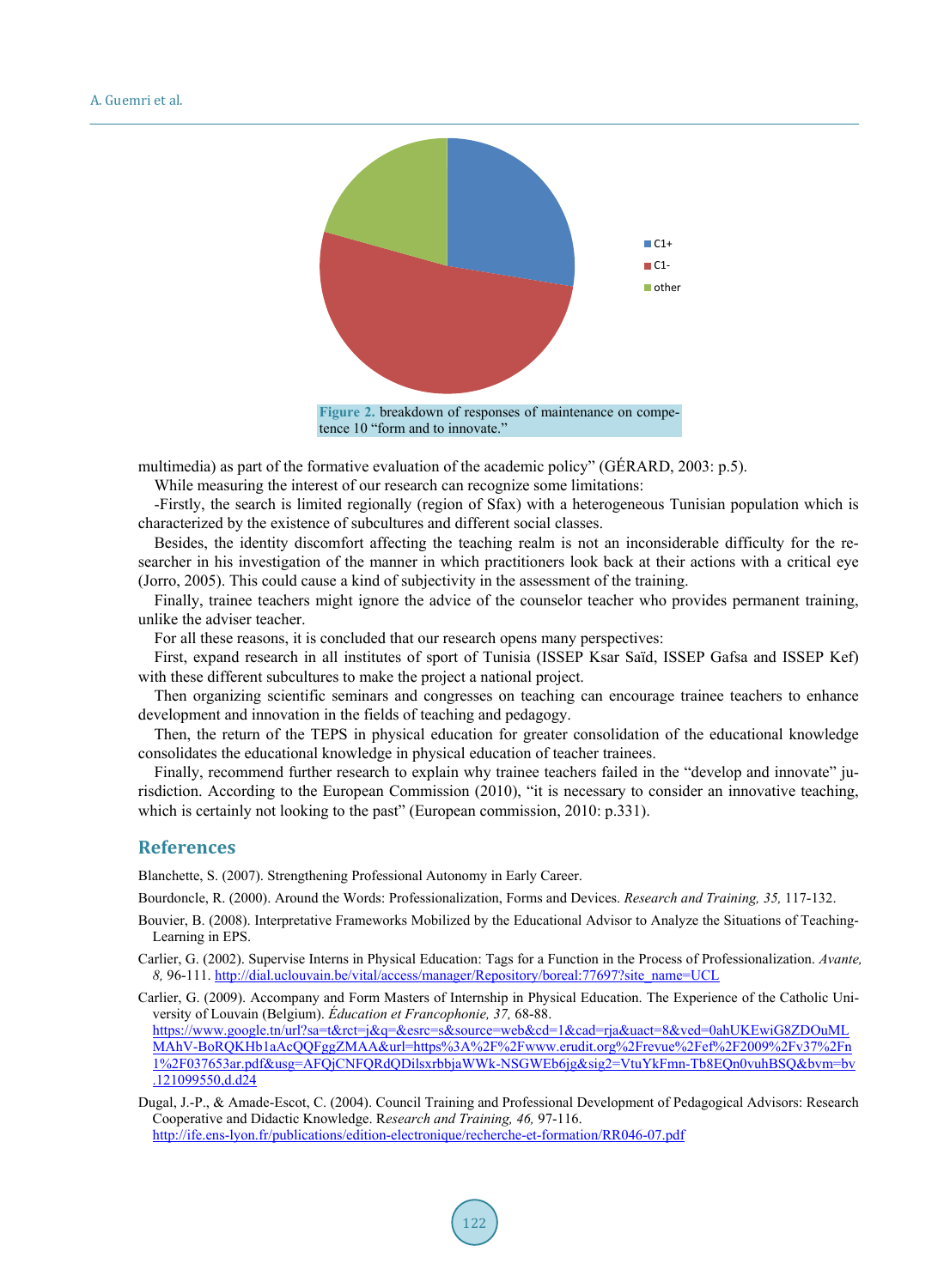- <span id="page-7-0"></span>Greenhouses, G. (2009). Analysis of the Activity of Supervision with Regard to Its Effects on the Trajectories of Training of Trainee Teachers. *Éducation et francophonie, 37,* 107-120.<https://halshs.archives-ouvertes.fr/hal-00871700/document>
- Lacoste, J. P. et al. (2007). The Internship in Responsibility in the Initial Training of Teachers. Ministry of National education, Higher Education and Research, p. 7. http://www.education.gouv.fr/archives/2012/refondonslecole/wp-content/uploads/2012/07/rapport\_igen\_igaenr\_le\_stage en responsabilite dans la formation initiale des enseignants mars  $2007$
- Lessard, C., & Bourdoncle, R. (2002). What Is Academic Training? Conceptions of University and Vocational Training. *Revue française de Pédagogie, 139,* 131-154.
	- [http://ife.ens-lyon.fr/publications/edition-electronique/revue-francaise-de-pedagogie/INRP\\_RF139\\_10.pdf](http://ife.ens-lyon.fr/publications/edition-electronique/revue-francaise-de-pedagogie/INRP_RF139_10.pdf)
- Men (2010) Missions of the Professors Counsellors at Secondary Schools Contributing to the Training of Trainee Teachers (Circular no. 2010-103, 13 July)[. http://www.education.gouv.fr/cid52621/mene1013096c.html](http://www.education.gouv.fr/cid52621/mene1013096c.html)
- Perrault, B. (2008). Evaluating Training by Trainees of the First and Second Degrees in IUFM Training. A Survey of Trainees from the IUFM. 26-28. [http://www.Univ-Reims.frformationufr-Instituts-et-ecolesl-IUFM-champagne-ardenneformationobservatoire-desformation](http://www.univ-reims.frformationufr-instituts-et-ecolesl-iufm-champagne-ardenneformationobservatoire-desformationsgalleryfilessite19044011572515730.pdf/)

[sgalleryfilessite19044011572515730.pdf](http://www.univ-reims.frformationufr-instituts-et-ecolesl-iufm-champagne-ardenneformationobservatoire-desformationsgalleryfilessite19044011572515730.pdf/) 

- Perrault, B. (2010). The Sense of Personal Effectiveness as an Indicator of the Effectiveness of Training. An Application Is the Evaluation of the Training of the Teachers Acts of the Congress of the Topicality of the Research. <https://plone.unige.ch/aref2010/communications-orales/premiers-auteurs-en-p/Le%20sentiment%20defficacite.pdf>
- Romano, J. L. (1996). School Personnel Prevention Training: A Measure of Self-Efficacy. *The Journal of Educational Research, 90, 57-63.*

[https://experts.umn.edu/en/publications/school-personnel-prevention-training\(2799dbd5-477a-489d-a56e-32a7cf7eb7df\).h](https://experts.umn.edu/en/publications/school-personnel-prevention-training(2799dbd5-477a-489d-a56e-32a7cf7eb7df).html) [tml](https://experts.umn.edu/en/publications/school-personnel-prevention-training(2799dbd5-477a-489d-a56e-32a7cf7eb7df).html)

- Tremblay, E. (2013). *Design Students in Initial Teacher Training for the Role of University Trainers in Their Use of Pedagogical Approaches Diversified Training*. Unpublished Master's Thesis, Montréal: Université du Québec à Montréal. <http://www.archipel.uqam.ca/6266/1/M12974.pdf>
- Tremblay, E. et al. (2015) The Use of Types of Education Stage by Future Teachers in Pre-School Education and Primary Education. *Canadian Journal of Young Researchers and Researchers in Education, 6,* 55-67.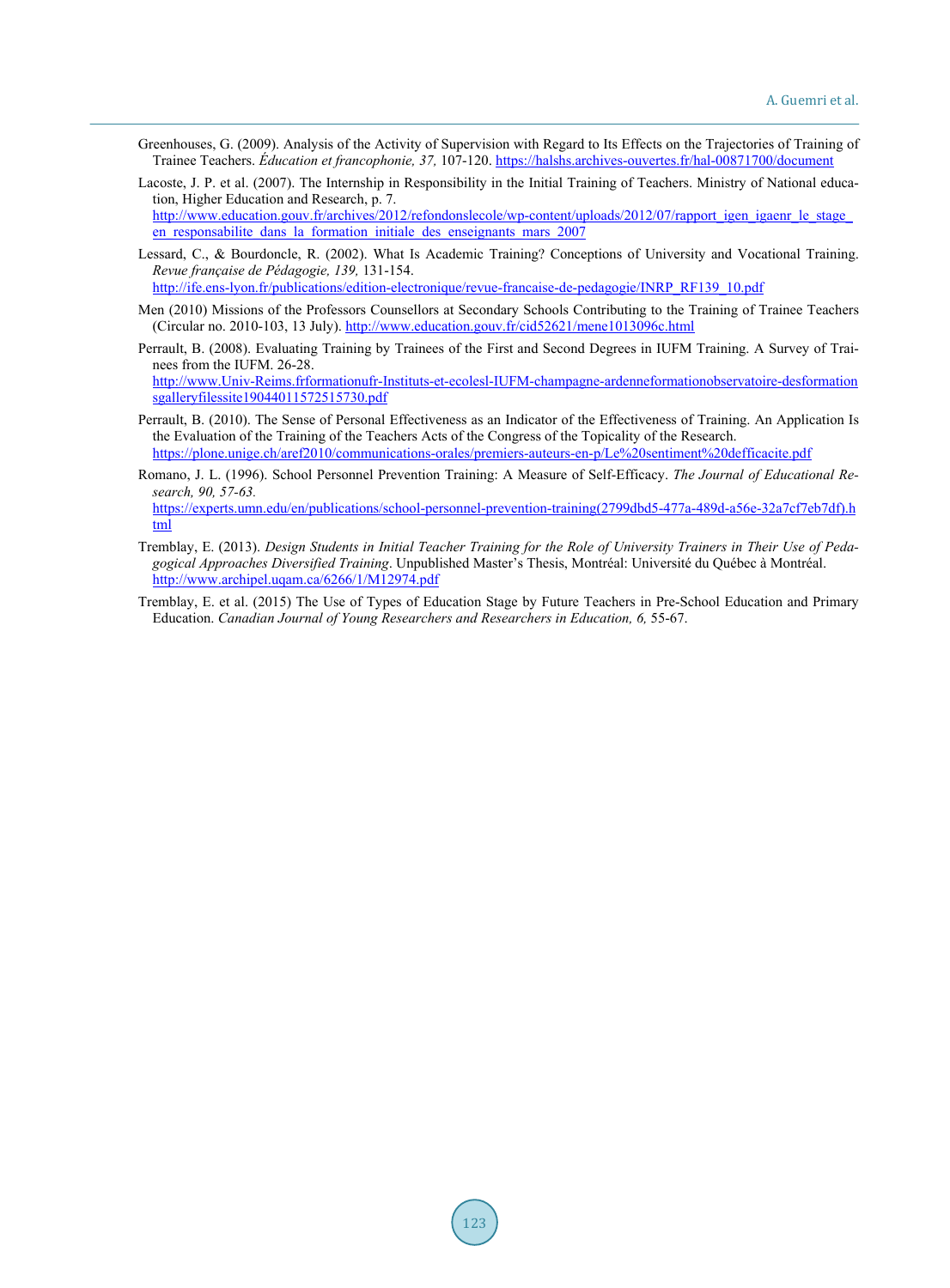# <span id="page-8-0"></span>**Annexes**

Scale of measure of efficacy of trainee teachers.

As part of research on the sense of personal effectiveness as an indicator of the effectiveness of student teaching of EPS, please complete this questionnaire. You check the boxes provided for this purpose and corresponding to your point of view on the issue.

Thank you for your collaboration.

Institution: ............................................

Sexe: …………………………………

Age: …………………………………..

| You are asked to estimate your level of efficacy<br>for each of the mentioned skills before and after<br>the year of internship training. |                                                                                                                                                                           | Pre-internship                  |                |                         |                         |      |             |                | After the internship |                                 |                |   |   |                  |   |                |          |
|-------------------------------------------------------------------------------------------------------------------------------------------|---------------------------------------------------------------------------------------------------------------------------------------------------------------------------|---------------------------------|----------------|-------------------------|-------------------------|------|-------------|----------------|----------------------|---------------------------------|----------------|---|---|------------------|---|----------------|----------|
|                                                                                                                                           |                                                                                                                                                                           | not everything has<br>been able |                |                         |                         | able | Any fact at |                |                      | not everything<br>has been able |                |   |   | Any fact at able |   |                |          |
| $\mathbf{1}$                                                                                                                              | control the disciplinary knowledge<br>necessary to teach                                                                                                                  | 1                               | $\mathbf{2}$   | 3                       | $\overline{\mathbf{4}}$ | 5    | 6           | $\overline{7}$ | 8                    | 1                               | $\mathbf{2}$   | 3 |   |                  |   |                |          |
| $\overline{2}$                                                                                                                            | identify links between the disciplines to<br>contribute to their articulation                                                                                             | 1                               | $\mathbf{2}$   | 3                       | 4                       | 5    | 6           | 7              | 8                    | 1                               | $\mathbf{2}$   | 3 | 4 | 5                | 6 | 7              | 8        |
| 3                                                                                                                                         | identify and appeal to those who can<br>provide help and support in exercise of the<br>profession.                                                                        | 1                               | $\mathbf{2}$   | 3                       | $\overline{\mathbf{4}}$ | 5    | 6           | $\overline{7}$ | 8                    | 1                               | $\overline{2}$ | 3 | 4 | 5                | 6 | 7              | $\bf{8}$ |
| $\overline{\mathbf{4}}$                                                                                                                   | enter the value of the Tunisian Republic in<br>his professional practice (fight against<br>discrimination, equal opportunities )                                          | 1                               | $\overline{2}$ | 3                       | $\overline{\mathbf{4}}$ | 5    | 6           | $\overline{7}$ | 8                    | $\mathbf{1}$                    | $\overline{2}$ | 3 | 4 | 5                |   | $\overline{7}$ | 8        |
| 5                                                                                                                                         | take into account in his teaching the<br>contributions of school and teaching<br>research.                                                                                | $\mathbf{1}$                    | $\overline{2}$ | 3                       | $\overline{\mathbf{4}}$ | 5    | 6           | $\overline{7}$ | 8                    | 1                               | $\overline{2}$ | 3 |   |                  |   |                | 8        |
| 6                                                                                                                                         | Act on a daily basis in its class in<br>compliance with the Regulation (rights,<br>duties of officials, official texts).                                                  | 1                               | $\mathbf{2}$   | 3                       | 4                       | 5    | 6           | $\overline{7}$ | 8                    | 1                               | $\mathbf{2}$   | 3 |   |                  |   | 7              | 8        |
| 7                                                                                                                                         | be careful to the quality of the language<br>among students.                                                                                                              | 1                               | $\overline{2}$ | 3                       | 4                       | 5    | 6           | 7              | 8                    | $\mathbf{1}$                    | $\overline{2}$ | 3 |   |                  |   | 7              | 8        |
| 8                                                                                                                                         | analyze its business practices.                                                                                                                                           | 1                               | $\mathbf{2}$   | 3                       | $\overline{\mathbf{4}}$ | 5    | 6           | 7              | 8                    | 1                               | $\mathbf{2}$   | 3 |   |                  |   |                | 8        |
| 9                                                                                                                                         | formulating its vocational training needs.                                                                                                                                | 1                               | $\overline{2}$ | 3                       | $\overline{\mathbf{4}}$ | 5    | 6           | 7              | 8                    | $\mathbf{1}$                    | $\overline{2}$ | 3 | 4 | 5                | 6 | 7              | 8        |
| 10                                                                                                                                        | integrate in its practices 107 (a) of the<br>mastery of oral and written language<br>activities by students                                                               | 1                               | $\mathbf{2}$   | $\overline{\mathbf{3}}$ | $\overline{\mathbf{4}}$ | 5    | 6           | $\overline{7}$ | 8                    | $\mathbf{1}$                    | $\mathbf{2}$   | 3 | 4 | 5                | 6 | 7              | 8        |
| 11                                                                                                                                        | being exemplary in its use of language.                                                                                                                                   | 1                               | $\overline{2}$ | 3                       | $\overline{\mathbf{4}}$ | 5    | 6           | $\overline{7}$ | 8                    | $\mathbf{1}$                    | $\overline{2}$ | 3 | 4 | 5                |   | $\overline{7}$ | 8        |
| 12                                                                                                                                        | Ensure a framework guaranteeing the<br>safety, security and respect for all students<br>(integrities physical and moral of the<br>students, sanction, authority, justice) | 1                               | $\overline{2}$ | 3                       | $\overline{\mathbf{4}}$ | 5    | 6           | $\overline{7}$ | 8                    | 1                               | $\overline{2}$ | 3 |   |                  |   | 7              | 8        |
| 13                                                                                                                                        | build a progression of learning                                                                                                                                           | 1                               | $\mathbf{2}$   | 3                       | 4                       | 5    | 6           | 7              | 8                    | 1                               | $\mathbf{2}$   | 3 |   |                  | 6 | 7              | 8        |
| 14                                                                                                                                        | use tic (information and communication<br>technology) for networking with colleagues<br>("facebook" social networks, e-mail,<br>forum)                                    | 1                               | $\overline{2}$ | 3                       | $\overline{\mathbf{4}}$ | 5    | 6           | 7              | 8                    | $\mathbf{1}$                    | $\overline{2}$ | 3 |   |                  |   | 7              | 8        |
| 15                                                                                                                                        | analyze the observed performance and<br>determine the causes of errors                                                                                                    | 1                               | $\mathbf{2}$   | 3                       | $\overline{\mathbf{4}}$ | 5    | 6           | $\overline{7}$ | 8                    | $\mathbf{1}$                    | $\mathbf{2}$   | 3 |   | 5                |   |                | 8        |
| 16                                                                                                                                        | teaching with reference to the objectives<br>and content of formal programs of EPS.                                                                                       | 1                               | $\overline{2}$ | 3                       | 4                       | 5    | 6           | 7              | 8                    | $\mathbf{1}$                    | $\overline{2}$ | 3 |   |                  |   | 7              | 8        |
| 17                                                                                                                                        | integrate ICT ((technologie d'information<br>et de communication) in sessions with<br>students)                                                                           | $\mathbf{1}$                    | $\overline{2}$ | 3                       | 4                       | 5    | 6           | 7              | 8                    | 1                               | $\overline{2}$ | 3 |   |                  |   |                | 8        |
| 18                                                                                                                                        | organize situations learning developing<br>participation and cooperation among<br>students                                                                                | 1                               | $\mathbf{2}$   | 3                       | 4                       | 5    | 6           | 7              | 8                    | 1                               | $\mathbf{2}$   | 3 |   |                  |   |                | 8        |